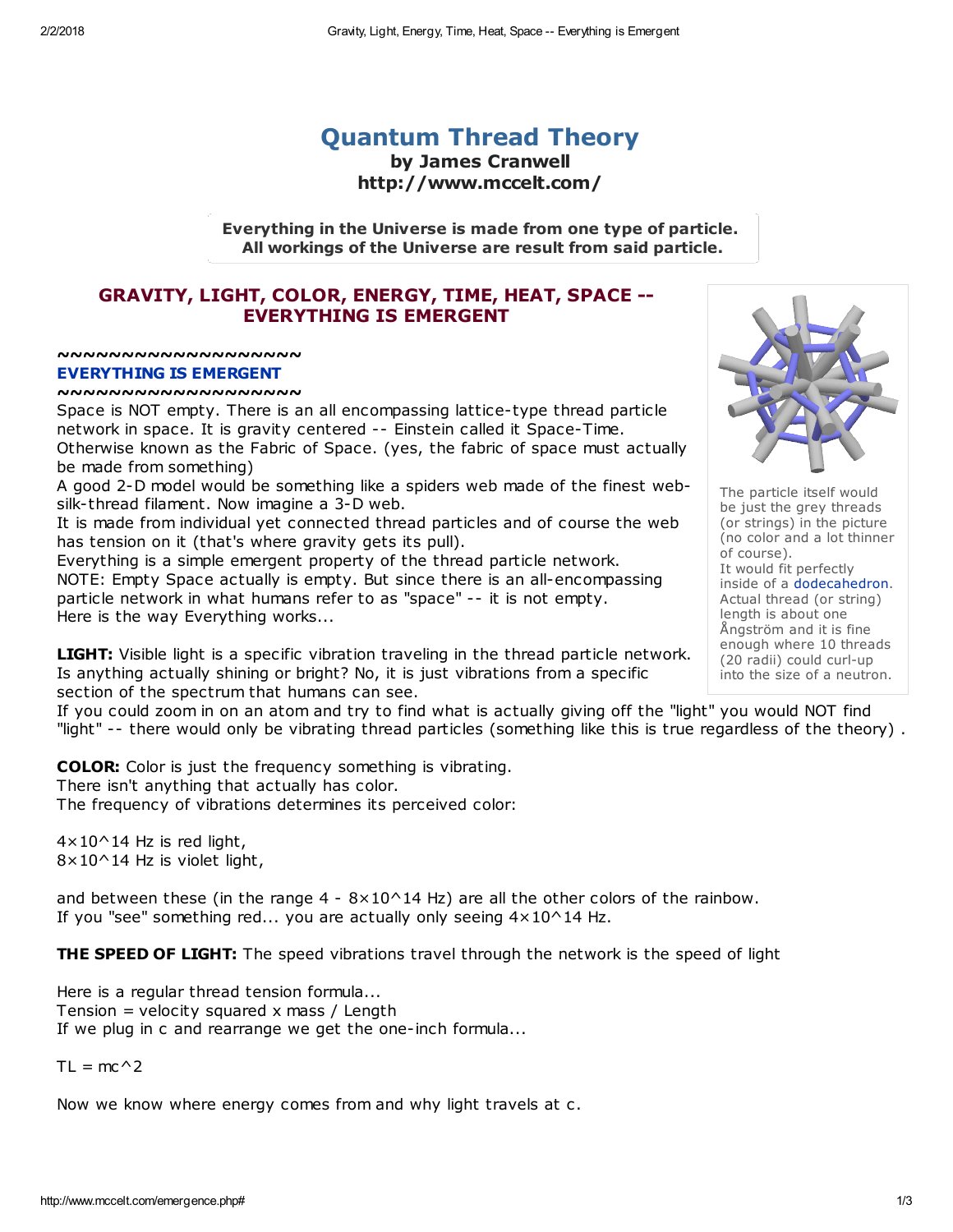**HEAT:** Heat is the amount of vibrations traveling through the thread particle network.

The Sun is unbelievably hot -- why don't the proton, neutron and electron particles melt from the intense heat?

Heat is only the amount of vibrations happening at any given moment. The basic substance everything is made from is inert and has NO temperature.

An easy analogy is a guitar string: If it were vibrating quickly the vibrations would be measured as heat. If there were no vibrations it would be measured as absolute zero. The string itself did not change temperature and has no temperature.

A quantum truck-load of non-vibrating guitar strings would be like The Bose-Einstein condensate -- they would not be vibrating so the temperature would be measured as (close to) absolute zero but the lump of strings is NOT frozen solid -- the strings have no temperature -- you could pour the strings out of the truck if you wanted to.

**ENERGY:** Radiant Energy is vibrations traveling through the thread particle network.

Other types of energy are particle vibrations or movement.

You cannot have energy without a mass, energy is mass vibrating.

Energy cannot be out on its own. (a supposed mass-less particle is a particle nonetheless, but there are no mass-less particles, so that's irrelevant)

Think of a guitar string. If you pluck it... that is the energy. If you remove the guitar string from the scenario... can you still have the energy? No, of course not.

Can you convert the guitar string vibration into mass? No... that is ridiculous.

READ THIS CAREFULLY: Energy is just a word for vibrating mass (or substance). It's like "RED" -- you can have a beautiful redheaded girlfriend, a red ball or a red firetruck -- but you cannot have just "red." Could there be a blob of "red" floating around in outer space? NO! it would have to be made from something. RED is a word to describe a property of something else.

ENERGY is a word to describe a property of something else.

The term "Pure Energy" came from Spock on Star Trek. That is SciFi.

Tesla was correct... "There is no energy in matter other than that received from the environment." – Nikola Tesla

Mnemonic memory device... E for Einstein:  $E = mc^2$ TL for Tesla:  $TL = mc^2$ 

SPACE: Empty Space would be completely empty, null and void but since there is an all encompassing thread particle network in it -- it is NOT empty. NOTE: Empty space would NOT have any heat, vibrations, energy or anything else in it.

GRAVITY: Gravity is tension on the thread particle network. The thread particle network has tension on it and if any masses are introduced into it they will of course pull together.

++++++++++++++++++++ ++++++‡++++++‡++++++ ++++‡‡●‡‡‡‡‡‡●‡‡++++ ++++++‡++++++‡++++++ ++++++++++++++++++++ The graphic is a representation of a 2-D gravitational field (particle network). It would be made of only the XY axis particles attached together (like a tennis net but made from individual particles).

The particles are connected -- that creates the network. The network has tension on it so vibrations can easily travel through it on the threads. Any masses •• in the network will have a higher tension between them and pull together -- that's gravity.

The speed vibrations travel through the particle network is the speed of light "c"